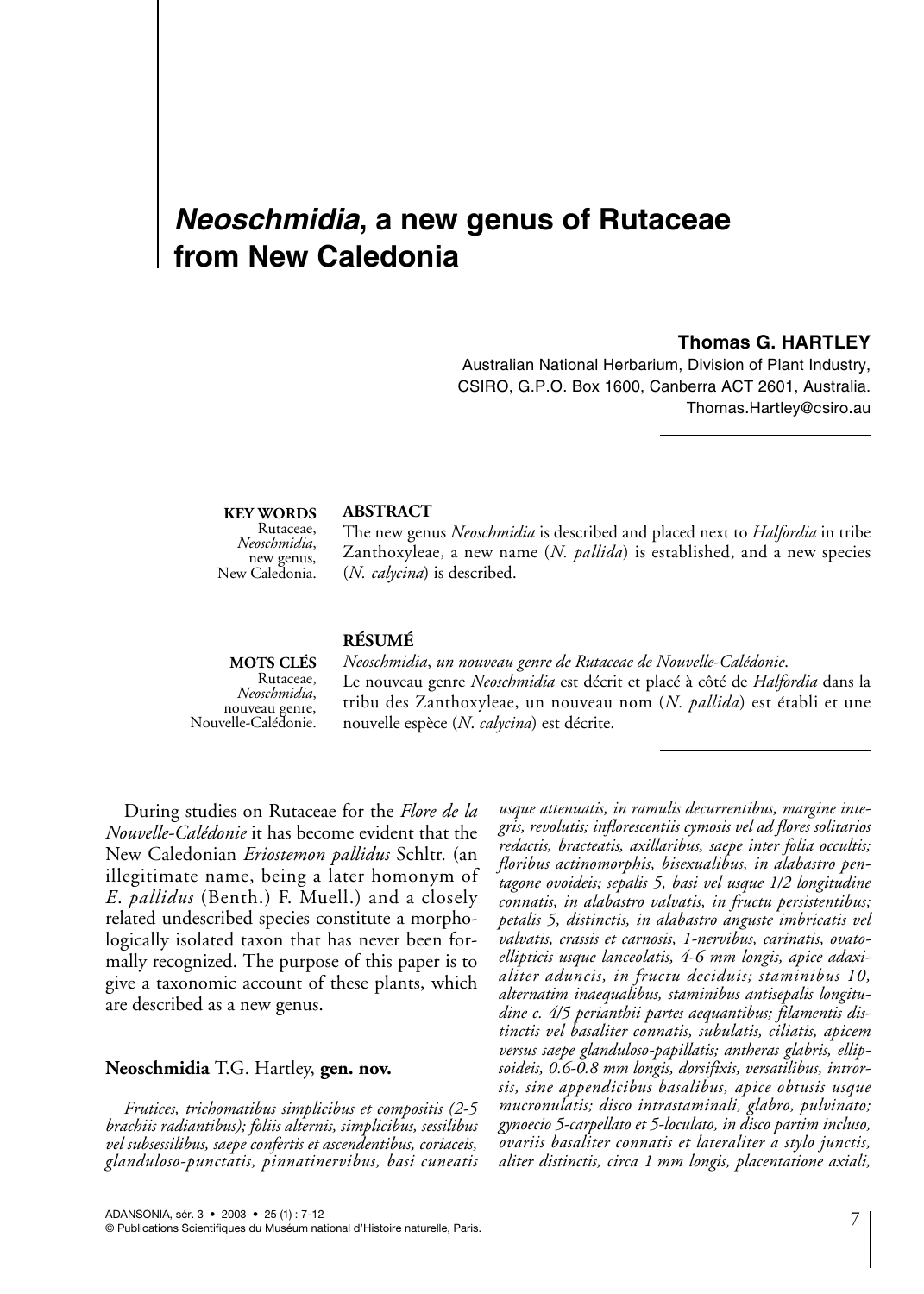*ovulis in quoque loculo 2, subcollateralibus, stylo glabro, cum stigmate 0.5-1.5 mm longo, stigmate capitato, inconspicue 5-lobato; fructu ex folliculis 1-5 constanti, carpellis abortivis, si ullis, persistentibus, folliculis basaliter connatis, ± asymmetrice ellipsoideis usque obovoideis, 4-6 mm longis, saepe rostro stylari brevi et/vel appendice calcariformi extra-stylari usque 1 mm longa praeditis; epicarpio sicco, subligneo, costato; endocarpio glabro, sub dehiscentia cum semine dimisso; seminibus solitariis (cum ovulo abortivo gemellis), reniformibus, 3-4 mm longis; testa tenui et fragili, granulosa, lustrata, atrobrunnea vel nigra, parte interior nigra, sclerenchymata, apertura chalazali basali, circulari; endospermio copioso; embryone recta, hypocotylo supero, cotyledonibus planis, complanatis, elliptico-oblongis, hypocotylo circa duplo latioribus.*

TYPUS. — *Neoschmidia pallida* T.G. Hartley.

Shrubs, trichomes simple and compound (2- 5 arms radiating from base). Leaves alternate, simple, sessile or subsessile, often crowded and ascending, coriaceous, glandular-punctate, pinnately veined, base cuneate to attenuate, decurrent on branchlets, margin entire, revolute. Inflorescences cymose or reduced to solitary flowers, bracteate, axillary, often hidden among leaves. Flowers actinomorphic, bisexual, pentagonally ovoid in bud; sepals 5, connate at base or up to 1/2 their length, valvate in bud, persistent in fruit; petals 5, distinct, narrowly imbricate or valvate in bud, thick and fleshy, 1-nerved, keeled, ovateelliptic to lanceolate, 4-6 mm long, hooked adaxially at apex, deciduous in fruit; stamens 10, alternately unequal, the longer (antisepalous) ones about 4/5 as long as perianth; filaments distinct or basally connate, subulate, ciliate, often glandularpapillate toward apex; anthers glabrous, ellipsoid, 0.6-0.8 mm long, dorsifixed, versatile, introrse, without basal appendages, apex obtuse to mucronulate; disc intrastaminal, glabrous, pulvinate; gynoecium 5-carpelled and 5-loculed, partially embedded in disc, ovaries connate basally and joined laterally in the style, otherwise distinct, c. 1 mm long, placentation axile, ovules 2 per locule, subcollateral, style glabrous, including stigma 0.5-1.5 mm long, stigma capitate, inconspicuously 5-lobed. Fruit of 1-5 follicles, abortive carpels, if any, persistent, follicles basally connate, ± asymmetrically ellipsoid to obovoid, 4-6 mm long, often with short stylar beak and/or extra-stylar spur-like appendage up to 1 mm long; epicarp dry, subwoody, ribbed; endocarp glabrous, the ventral part thinly fleshy, tearing free and persistent on the seed as a transversely elliptic to broadly obovate piece of tissue, remainder of endocarp (the dorsilateral part) cartilaginous, discharged with the seed when fruit dehisces. Seeds solitary (paired with an abortive ovule), reniform, 3-4 mm long; testa thin and brittle, granulose, dark brown to black, lustrous, with inner layer of dense, black sclerenchyma (the sclerotesta), chalazal aperture (observable on the inner surface of testa) basal, circular; endosperm copious; embryo straight, hypocotyl superior, cotyledons plane, flattened, elliptic-oblong, about twice as wide as the hypocotyl.

ANOMALY. — In *Neoschmidia pallida*, occasional flowers are 4-merous (sepals, petals, carpels, and lobes of stigma each 4, stamens 8).

ETYMOLOGY. — The generic name commemorates Maurice SCHMID of IRD (ex ORSTOM), Nouméa, and the Muséum National d'Histoire Naturelle, Paris, authority on the New Caledonian flora and specialist in New Caledonian *Phyllanthus* (Euphorbiaceae).

*Neoschmidia* is characterized mainly by its alternate, simple leaves, axillary inflorescences, bisexual, 5-merous, diplostemonous flowers, nearly apocarpous ovary and fruit, paired ovules, dry, follicular fruit which at dehiscence discharges the endocarp with the seed, thin, brittle testa which has an inner layer of dense, black sclerenchyma, copious endosperm, and its embryo, which has flattened cotyledons that are considerably wider than the hypocotyl.

# **Relationships of** *Neoschmidia*

*Neoschmidia* appears to be most closely related to *Halfordia* F. Muell., differing mainly in its axillary (vs. terminal) inflorescences, its 5-carpelled and loculed (vs. 3 to 5-carpelled and -loculed), nearly apocarpous (vs. completely syncarpous or at apex septicidally fissured) ovary and fruit, its paired (vs. solitary) ovules, and its dry, follicular (vs. fleshy, drupaceous) fruit. As currently construed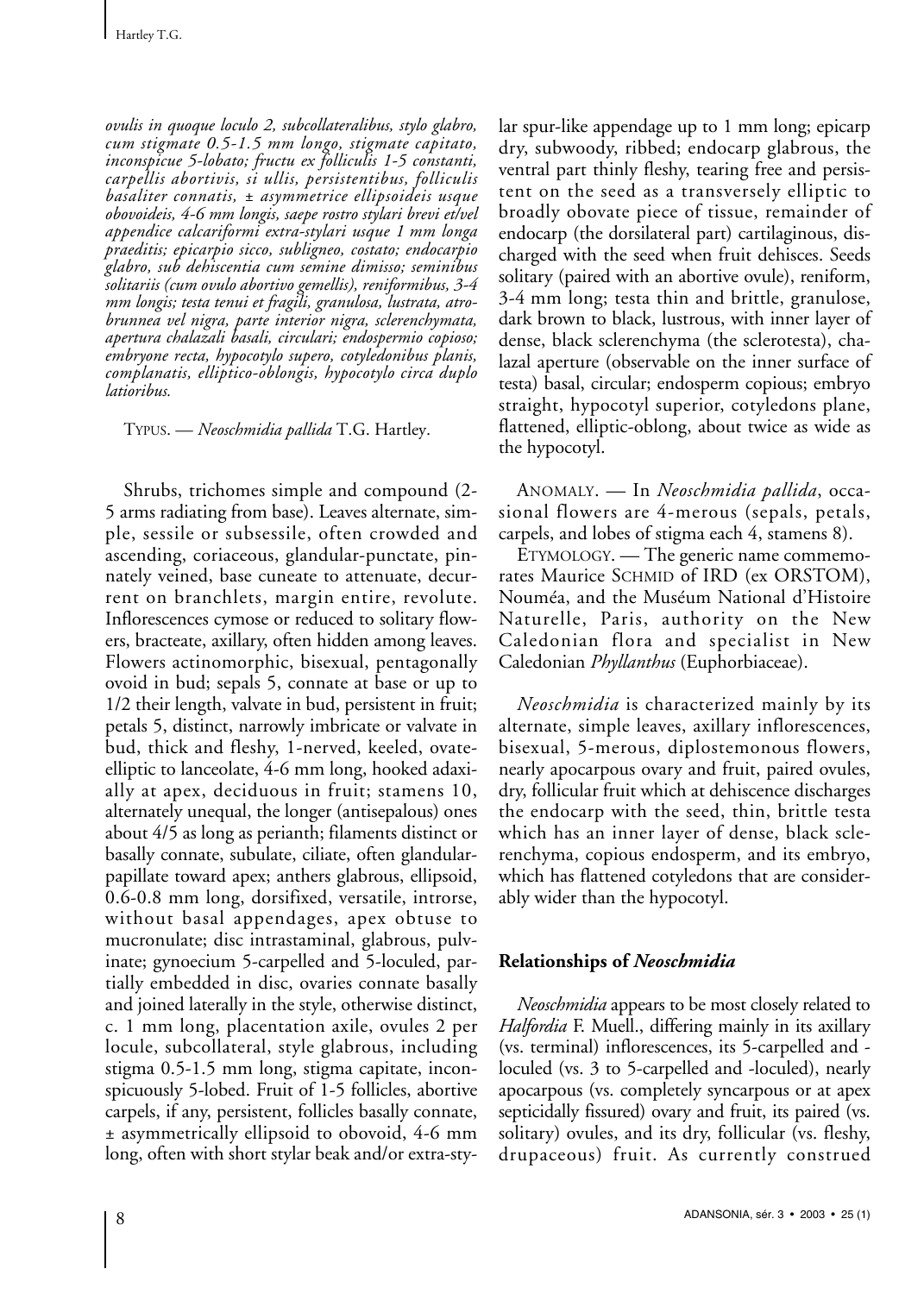(HARTLEY 2001b), *Halfordia* is monospecific and occurs in eastern Australia, New Guinea, New Britain, Vanuatu, and New Caledonia. ENGLER (1931), in the standard major work on Rutaceae, placed *Halfordia* in subfamily Toddalioideae tribe Toddalieae, but it now appears that all Malesian-Australasian plants he placed there are more correctly included in Rutoideae, and that within that subfamily *Halfordia* is best placed in tribe Zanthoxyleae (see HARTLEY 2001b).

It is worthwhile mentioning that *Halfordia* appears to have no other close relatives. The genus *Skimmia* Thunb., which ranges from the Himalayas eastward to Japan and south to Vietnam and the Philippines (TAYLOR 1987), closely resembles it superficially, but differs significantly in having haplostemonous (vs. diplostemonous) flowers, tetracolporate (vs. tricolporate) pollen (HARTLEY 2001a), and a membranaceous testa which lacks sclerotesta (vs. testa thin and brittle, with sclerotesta).

Although *Neoschmidia* appears to be most closely related to *Halfordia*, it is most similar to *Philotheca* Rudge (Rutoideae tribe Boronieae), differing mainly in a single feature: its embryo has flattened, elliptic-oblong cotyledons that are about twice as wide as the hypocotyl, whereas that of *Philotheca* has ± plano-convex, linear cotyledons that are the same width as the hypocotyl. As currently construed (BAYLY 1998; WILSON 1998a), *Philotheca* is endemic to Australia and consists of 46 species, 34 of which were previously assigned to *Eriostemon* Sm. (Boronieae). *Eriostemon* itself, according to WILSON (1998a), who noted that the New Caledonian *E*. *pallidus* Schltr. is representative of a taxon quite distinct from both *Eriostemon* and *Philotheca*, consists of two species, *E*. *australasius* Pers. and *E. banksii* A. Cunn. ex Endl., both endemic to Australia.

WILSON (1998a) noted that *Eriostemon pallidus* Schltr. (≡ *Neoschmidia pallida*) differs from *Philotheca* in its very thick (vs. ± papery), induplicate-valvate (vs. imbricate) petals, its lack (vs. possession) of a sclerotesta and a circular chalazal aperture in the seed, and its elliptic (vs. linear, as "terete") cotyledons. He also noted (WILSON 1998a) that a sclerotesta and a circular chalazal aperture are found in the seeds of all Australian

and New Zealand members of Boronieae, but have not been observed elsewhere.

My observations on *Philotheca*, the two species herein placed in *Neoschmidia*, and other relevant Rutaceae differ from WILSON's in the following cases. 1) The petals of *Philotheca pungens* (Lindl.) Paul G. Wilson appear to be about as thick as those of *Neoschmidia*. 2) The petals of *Neoschmidia* are narrowly imbricate or valvate in bud, and those of *Philotheca pungens* are valvate in bud. 3)The testa of *Neoschmidia*, viewed in transverse section, has an inner layer of dense, black sclerenchyma that I consider to be the sclerotesta, and examination of the inner surface of the testa reveals a circular chalazal aperture, located at the base of the seed. 4) Seeds of the New Caledonian *Zieria chevalieri* Virot, which clearly belongs in Boronieae, possess both a sclerotesta and a circular chalazal aperture, and in a study of the comparative morphology of 32 genera of Australasian-Malesian Rutaceae which I consider to belong neither to Boronieae nor subfamily Aurantioideae (HARTLEY 2001b), sclerotesta was recorded for the seeds of 23 genera, among which I have subsequently seen a circular chalazal aperture in at least some seeds of *Acronychia* J.R. Forst. & G. Forst., *Boronella* Baill., *Brombya* F. Muell., *Euodia* J.R. Forst. & G. Forst., *Geijera* Schott, *Halfordia*, *Medicosma* Hook.f., *Melicope* J.R. Forst. & G. Forst., *Myrtopsis* Engl., *Sarcomelicope* Engl., and *Zanthoxylum* L.

As construed by HARTLEY (1995), Boronieae occur in Australia, New Caledonia, and New Zealand and comprise 17 genera, to which can now be added *Leionema* (F. Muell.) Paul G. Wilson (WILSON 1998b), which was traditionally treated as a section of *Phebalium*. All of these genera have a linear embryo, which, as proposed by HARTLEY (1995), is a conservative feature that serves to define Boronieae as a natural group separate from all other Rutaceae of the Malesian-Australasian-Pacific region, in which the embryo is non-linear, having cotyledons that are considerably wider than the hypocotyl. (In that study I erroneously implied that the embryo of *Eriostemon pallidus* Schltr. is linear).

Thus, I assume that *Neoschmidia* would be misplaced in tribe Boronieae and propose its placement next to *Halfordia* in tribe Zanthoxyleae.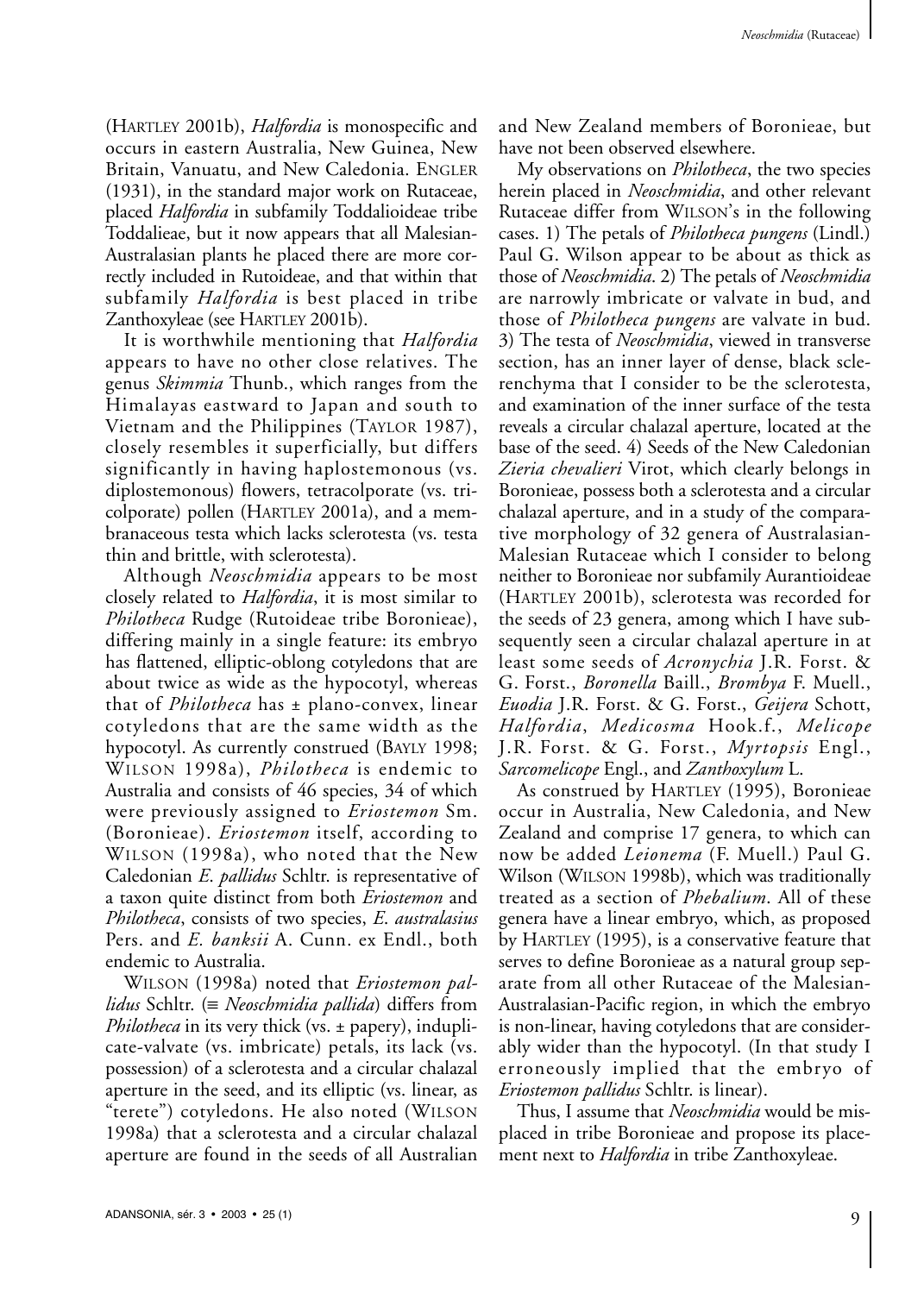# **Key to the species of** *Neoschmidia*

| 1. Leaves sericeous or rarely nearly glabrous or puberulent below, elliptic or narrowly so to obovate, oblanceo- |
|------------------------------------------------------------------------------------------------------------------|
| late, or sublinear, apex obtuse to acute or rarely rounded; sepals sericeous abaxially, connate at base or up to |
| $1/4$ their length, the free portion triangular to lanceolate, $(2-)3-5$ mm long; petals sericeous abaxially     |
|                                                                                                                  |
| 1'. Leaves nearly glabrous below, obovate or oblanceolate, apex obtuse or rounded; sepals glabrous to sparsely   |
| puberulent abaxially, connate in proximal 1/3-1/2, the free portion broadly triangular, 0.8-1.5 mm long;         |
|                                                                                                                  |

### **1. Neoschmidia pallida** T.G. Hartley, **nom. nov.**

- *Eriostemon pallidus* Schltr., Bot. Jahrb. Syst. 39: 142, "*pallidum*" (1906), *nom. illeg*., *non* F. Mueller 1869. — Type: *Schlechter 15148*, New Caledonia, Ngoye, 150 m, 30 Nov. 1902, fl. (holo-, B, lost; lecto-, here designated, P!).
- *Eriostemon pallidus* var. *latifolius* Guillaumin, Bull. Mus. Natl. Hist. Nat., sér. 2, 27: 470, "*pallidum* var. *latifolium*" (1955). — Type: *MacKee 2204*, New Caledonia, road to Montagne des Sources, 800 m, 13 Mar. 1955 (holo-, P!).

Shrub 0.4-4 m high. Young branchlets glabrous to pubescent or sericeous. Leaves sericeous or rarely nearly glabrous or puberulent below, glabrous above, elliptic or narrowly so to obovate, oblanceolate, or sublinear, 1.5-10 × 0.4-2 cm, apex obtuse (and usually retuse) to acute or rarely rounded and retuse, secondary veins usually obscure. Inflorescences puberulent to sericeous, 1- to several-flowered, 0.8-4.5 cm long; pedicels 1-7 mm long. Sepals sericeous abaxially, glabrous adaxially, connate at base or up to 1/4 their length, the free portion triangular to lanceolate, (2-)3-5 mm long; petals white to mauve, sericeous abaxially, glabrous adaxially; ovaries like the follicles glabrous to pubescent. — Fig. 1.

DISTRIBUTION AND ECOLOGY. — *Neoschmidia pallida* ranges from east-central New Caledonia southward to the southern end of the island; recorded mostly from maquis, also from forests (rain forest, ravine forest, gallery forest), thickets, and open places (stream margins and rocky slopes); 20-1300 m altitude; on ultramafic and schistose terrains.

SELECTED SPECIMENS (97 collections examined). — NEW CALEDONIA: *Balansa 1357*, St. Louis, 21 Dec. 1868, fl. (P); *Balansa 3535*, embouchure du Dothio, Dec. 1871, fl., fr. (P); *Bamps 5984*, Mt. Vulcain - Mt. Humboldt, 1000 m, 14 Dec. 1977, fl. (P); *Hartley 14966*, Montagne des Sources, 300 m, 18 Nov. 1979, fl. (CANB); *Hoff 3583*, fausse Yaté, 10 July 1981, fl., fr. (NOU); *Le Rat 2574*, Mt. Dzumac, 1000 m, Apr. 1905, fl., young fr. (P); *MacKee*, leg. *Cherrier*, *37209*, Thio, Mt. Ningua, 1300 m, 27 Mar. 1979, fl. (P); *MacKee 40032*, vallée de la Ni, 100 m, 3 Dec. 1981, fl. (CANB); *MacKee 44283*, Mt. Dore, 300 m, 21 Apr. 1989, fl., fr. (CANB); *MacKee 46055*, Poro, Kaséoua, 550 m, 17 Dec. 1992, fl. (CANB); *McPherson 2085*, Montagne des Sources, 100 m, 18 Nov. 1979, fl., fr. (CANB, P); *McPherson 2647*, N of Thio toward mine Pauline, 200 m, 14 May 1980, fl. (CANB); *Morat 6364*, forêt de Saille, Mar. 1979, fl. (P); *Schmid 1121*, Dumbéa N, 30 Mar. 1966, fl., fr. (P); *Suprin 2307*, bassin de la Ouinné, 700 m, 5 Oct. 1983, fl., fr. (P).

# **2. Neoschmidia calycina** T.G. Hartley, **sp. nov.**

*Frutex 0.5-1.5 m alta; ramulis novellis glabris; foliis subtus fere glabris, supra glabris, obovatis vel oblanceolatis, 3.5-6.5* <sup>×</sup> *0.5-2 cm, apice obtusis vel rotundatis (et retusis), venis secondariis plerumque prominulis; inflorescentiis fere glabris usque puberulis, 1-vel paucifloris, 0.8- 1.5 cm longis, pedicellis 1.5-3 mm longis; sepalis abaxialiter glabris usque sparse puberulis, adaxialiter glabris, in 1/3-1/2 proximali connatis, parte libra late triangulari, 0.8-1.5 mm longa; petalis albis, abaxialiter dense appresse puberulis, adaxialiter glabris; ovariis ut folliculis glabris vel fere glabris.*

TYPUS. — *MacKee 20419*, New Caledonia, haute Népoui, Oua Péoué, contrefort S du Kopéto, 600 m, 25 Mar. 1969, fl., fr. (holo-, P!).

Shrub 0.5-1.5 m high. Young branchlets glabrous. Leaves nearly glabrous below, glabrous above, obovate or oblanceolate,  $3.5-6.5 \times 0.5-2$  cm, apex obtuse or rounded (and retuse), secondary veins usually prominulous. Inflorescences nearly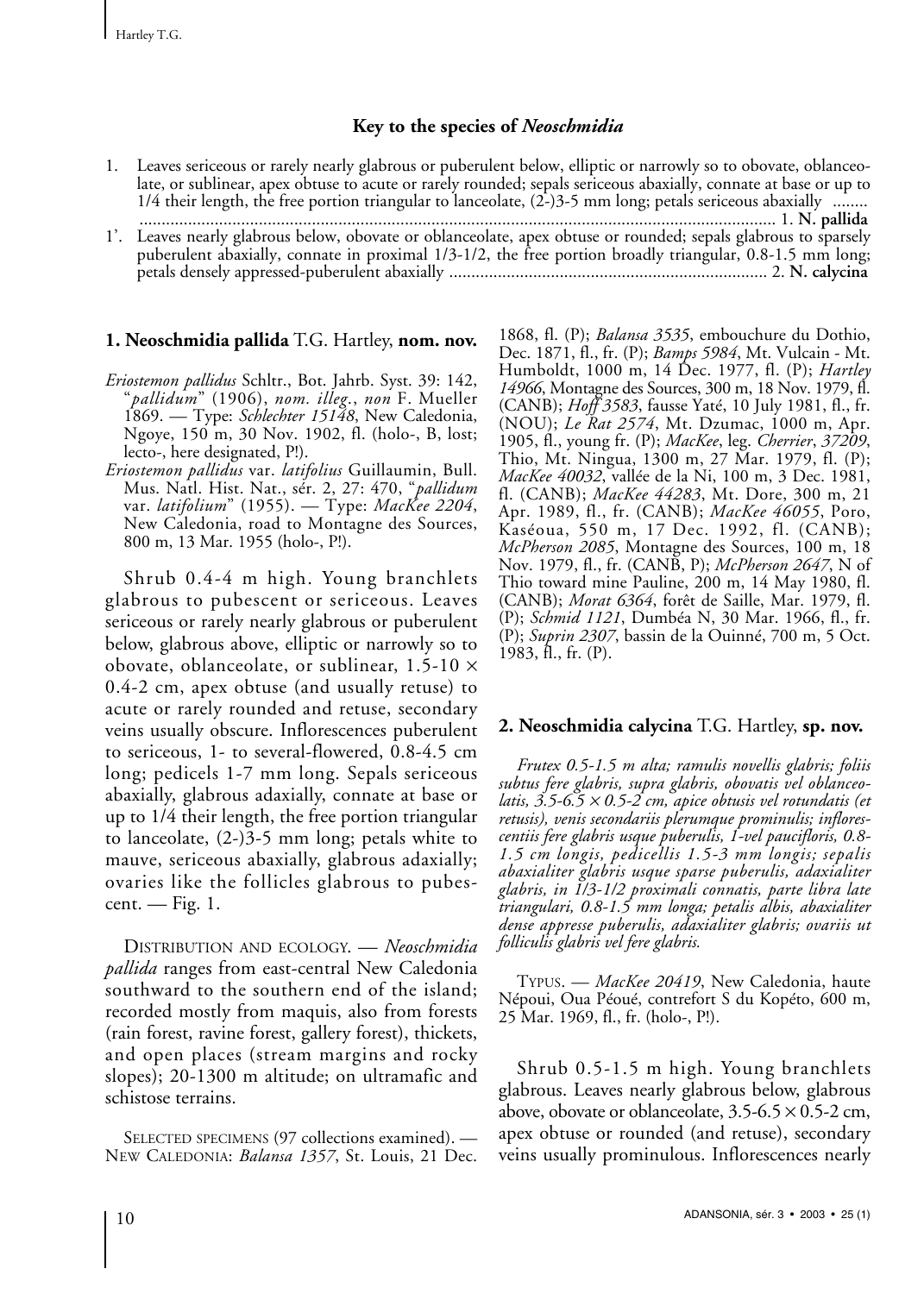

Fig. 1. — *Neoschmidia pallida* T.G. Hartley: **A**, flowering branchlet; **B**, flower; **C**, androecium, disc, and gynoecium (rehydrated, five stamens removed, one shown in abaxial view); **D**, fruit; **E**, dorsilateral endocarp; **F**, seed with ventral endocarp and embryo. (A, B, *McPherson 2085*; C, *Hartley 14966*; D-F, *MacKee 44283*).